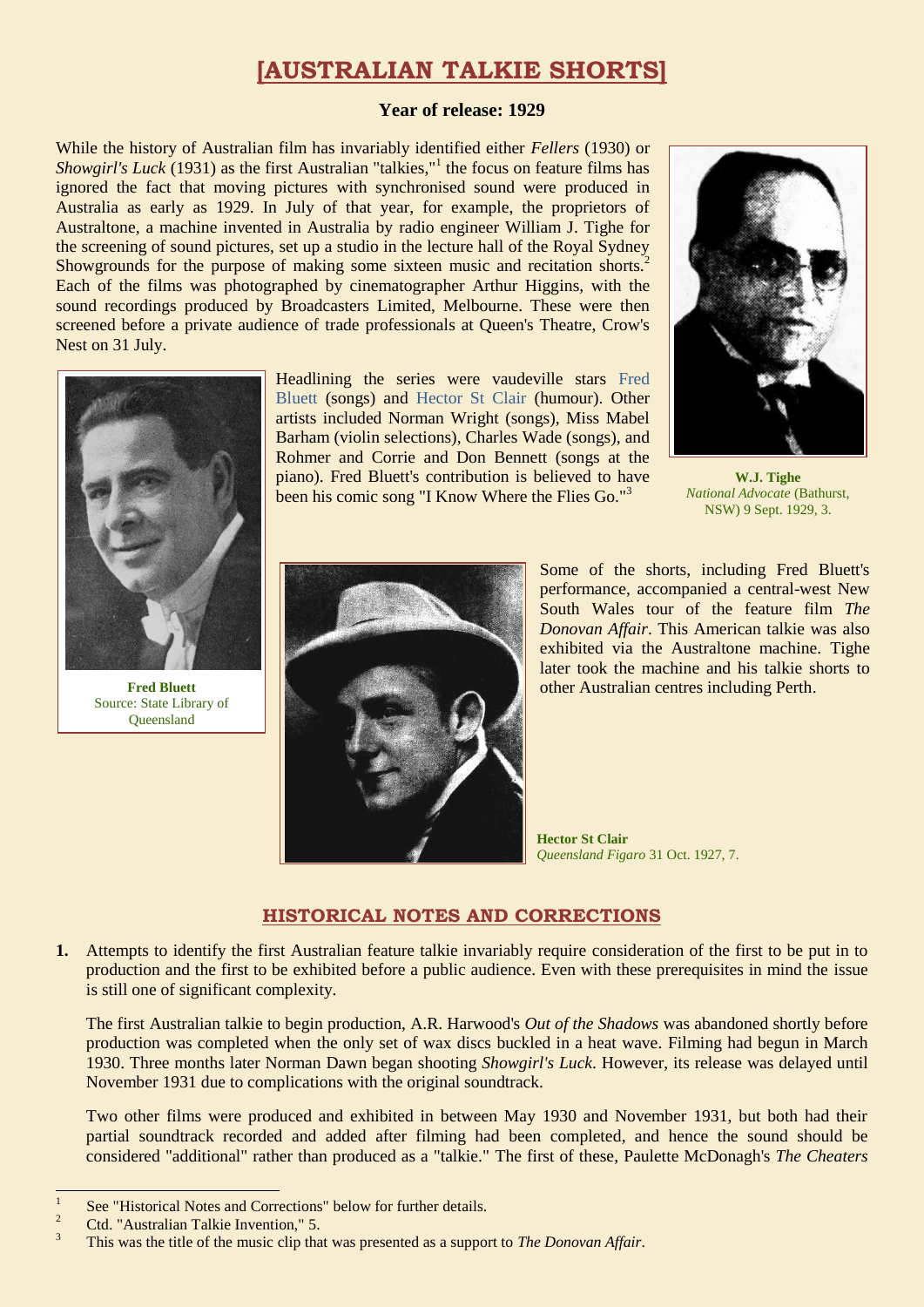screened in May 1931, while Arthur Higgins *Fellers* was given its premiere in August 1931. Only the final part of the latter film includes sound dialogue by the actors, though. The rest of the film includes a musical soundtrack but is silent in terms of the actor dialogue.

These pioneering efforts in sound/film synchronisation were not the first time that Australian audiences heard sound in conjunction with moving images, however. As early as 1906 the Chronomegaphone system, a form of early talkie, allowed sound (via a gramophone record) and moving pictures to be presented at the same time. Among the best-known vaudeville performers to be seen and heard via the Chronomegaphone Scottish music hall comedian [Harry Lauder](https://ozvta.com/international-tourists/) and Australian comedian [Albert Whelan.](https://ozvta.com/practitioners-w/)<sup>4</sup>

**2.** In Chapter Five of their 1983 publication, *Australian Cinema: The First Eighty Years,* Graham Shirley and Brian Adams record that in late-1928 and early-1929, Sydney engineer Ray Allsop made four shorts comprising music performances or routines "in the course of developing his Rayco-phone projection equipment."<sup>5</sup> Although the authors make no mention of any eventual exhibition of these shorts, a number of later publications have interpreted their observations as inferring that the films were screened during the first public presentation of the Rayco-phone, system. This event was held on 10 June 1929 at the Wintergarden Theatre, in Rose Bay, Sydney. These unsubstantiated claims have been published in various secondary resources, including *The A to Z of Australian and New Zealand Cinema* (2009) by Albert Moran and Errol Vieth, and the *Historical Dictionary of Australian and New Zealand Cinema* (2017) by Karina Aveyard, Albert Moran, and Errol Vieth. Australian Screen's [Film and Television Chronology](https://aso.gov.au/chronology/1920s/) page for the 1920s even suggests that the Rayco-phone was developed and the films produced and exhibited all on the same day (?): "On 29 June 1929," notes the entry "engineer Ray Allsop invented the Raycophone sound projector and exhibited four short sound-on-disc musical films he had produced" (clearly an error of grammar). However, if Allsop did indeed exhibit his own films on 29 June he did so several weeks after the big gala demonstration at the Rose Bay Wintergarden.<sup>6</sup>

Research conducted by the *Australian Variety Theatre Archive* has so far failed to find any evidence supporting the claim that Allsop publically exhibited his own films using the Rayco-phone projector. Indeed, reviews of the company's trade demonstration (7 June) and the first public presentation of the Rayco-phone at the Rose Bay Wintergarden, indicate the following support programme to the feature film, an American talkie called *Nearly Divorced*:

A batch of giggling show-girls shuffling the latest jazz; a lumbering British war-tank crunching its destructive way through fields, forests, and fences; a noisy village street in France, with sheep, dogs, and shepherd-boys in full possession: musical and dramatic interludes on the Broadway stage; [and] speeches by President Hoover and Congressmen both in and outside Parliament.<sup>7</sup>

No mention is made of any Australian-made films being included during either event. If some local films were included in the programme it is more feasible that they were filmed by a specialist cinematographer, as were the shorts used by William Tighe for his Australtone demonstration. The Allsop films were more likely to have been produced for experimental purposes during the development phase only.

- **3.** The Australtone machine reportedly sold for £600 in 1929. Its sound reproduction tonal qualities were said to be good, with the violin performances by Mabel Barham "almost perfect" ("Australian Films," 12).
- **4.** Australtone's director in 1929 was Oscar Curtis.
- **5.** For insight into the competition between Australia's leading sound-on-disc companies during the late-1920s and early-1930s, especially the fight for supremacy between Australtone and Rayco-phone see:

Yecies, Brian M. ["Talking Salvation for the Silent Majority: Projecting New Possibilities of Modernity in the](http://ro.uow.edu.au/cgi/viewcontent.cgi?article=1405&context=artspapers)  [Australian Cinema, 1929-1933.](http://ro.uow.edu.au/cgi/viewcontent.cgi?article=1405&context=artspapers) In *Talking and Listening in the Age of Modernity: Essays on the History of Sound*. Eds. Joy Damousi Desley Deacon. Canberra: ANU E Press, 2007, 133-158.

 $\frac{1}{4}$ For further details see: Clay Djubal ["Australian Film and Vaudeville as Intermedial Industries, 1896 to ca. 1935: An](https://ozvta.com/film-vaudeville/)  [Introduction."](https://ozvta.com/film-vaudeville/) *Australian Variety Theatre Archive* (Film and Vaudeville section).

<sup>5</sup> Graham Shirley and Brian Adams, 105.

<sup>6</sup> Sighted 21 March 2018.

<sup>7</sup> ["Feast of Sound: Local Invention.](http://nla.gov.au/nla.news-article131635793)" *Sunday Times* (Sydney) 9 June 1929, 2. See also ["All Pleased: Australian Invention -](https://trove.nla.gov.au/newspaper/article/223957265) New [Talkie Plant.](https://trove.nla.gov.au/newspaper/article/223957265)" *Sun* (Sydney) 7 June 1929, 17.